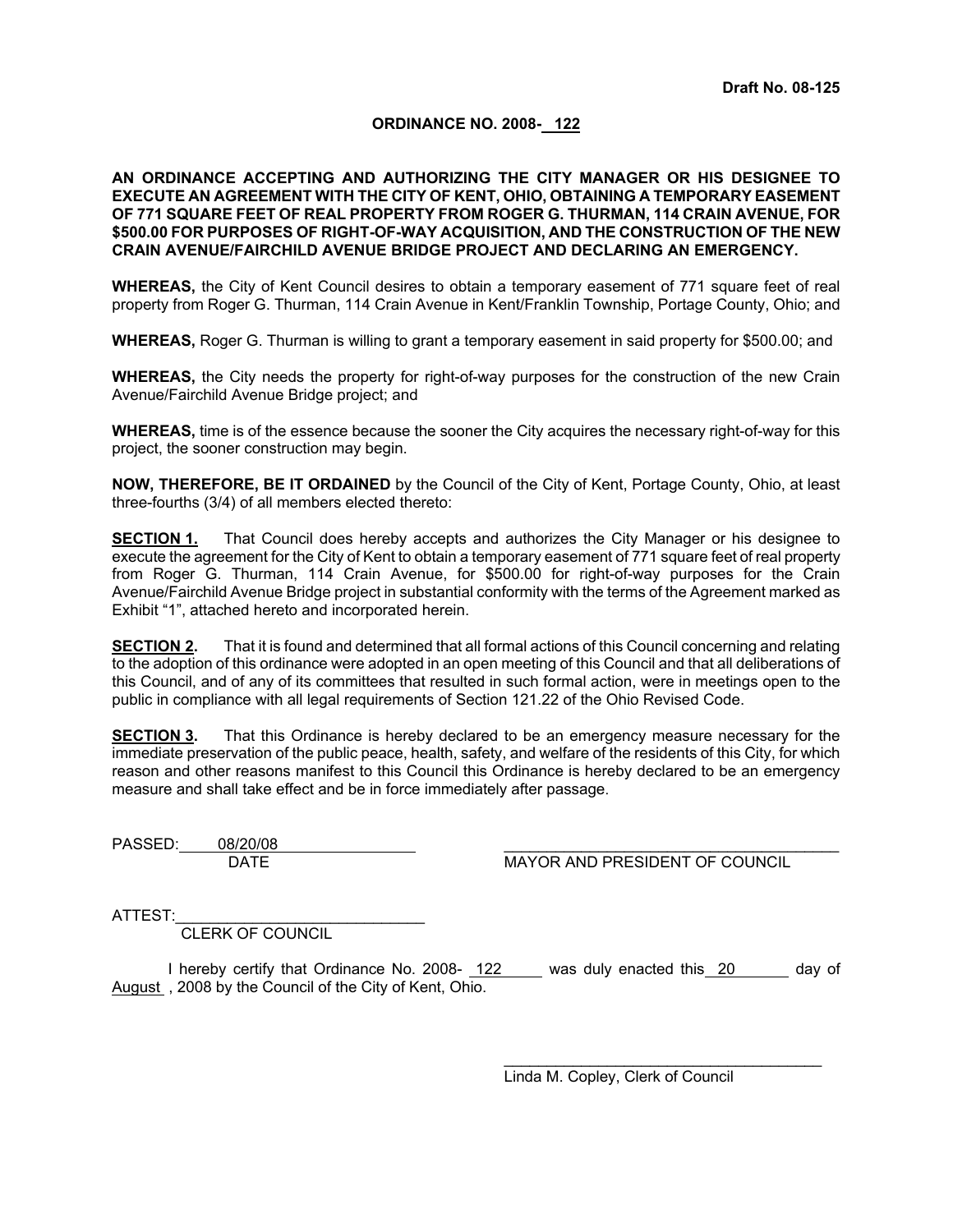# **PARCEL 61-T POR-CRAIN AVENUE TEMPORARY EASEMENT FOR THE PURPOSE OF PERFORMING THE WORK NECESSARY TO RECONSTRUCT DRIVE, STEPS AND COMPLETE GRADING FOR APPROXIMATELY 24 MONTHS FROM DATE OF ENTRY BY THE STATE OF OHIO, DEPARTMENT OF TRANSPORTATION**

### **[Surveyor's description of the premises follows]**

 Situated in the City of Kent, County of Portage and State of Ohio, being part of Lot 31 of Original Franklin Township, T-3-N, R-9-W, being a parcel of land lying on the right side of the centerline of rightof-way of Crain Avenue (60 feet), as shown on the POR-CRAIN AVENUE plans made for the City of Kent, Ohio by ARCADIS G & M of Ohio, Inc. and as recorded in Reception Number of the records of Portage County, Ohio and being located within the following described points in the

boundary thereof:

 Commencing at a bolt found at the intersection of the westerly line of Original Lot 31 and the centerline of right-of-way of Crain Avenue (60 feet) at Station 99+66.63 on the centerline of right-of-way of Crain Avenue;

 Thence **South 65° 24' 53" East 172.97'** along the centerline of right-of-way of Crain Avenue to Station 101+39.60 on the centerline of right-of-way of said Crain Avenue;

 Thence **South 24° 35' 07" West 30.00'** perpendicular from the centerline of right-of-way line of Crain Avenue to the northwest corner of a parcel of land now or formerly owned by Roger G. Thurman (Grantor) recorded in Volume 953, Page 760 at Station 101+39.60, 30.00' right of the centerline of right-of-way of said Crain Avenue; also being the TRUE PLACE OF BEGINNING of the temporary easement herein described:

- 1. Thence **South 65° 24' 53" East 54.37'** along the southerly right-of-way line of Crain Avenue to the easterly property line of said Thurman parcel to Station 101+93.97, 30.00' right of the centerline of Crain Avenue;
- 2. Thence **South 18° 06' 23" West 12.08'** along the easterly property line of said Thurman parcel to Station 101+95.31, 42.00' right of the centerline of Crain Avenue;
- 3. Thence **North 63° 51' 51" West 38.45'** through said Thurman parcel to Station 101+56.90, 40.96' right of the centerline of Crain Avenue;
- 4. Thence **South 25° 53' 55" West 16.07'** through said Thurman parcel to Station 101+56.53, 57.02' right of the centerline of Crain Avenue;
- 5. Thence **North 65° 24' 53" West 7.53'** through said Thurman parcel to the westerly property line of said parcel at Station 101+49.00, 57.02' right of the centerline of Crain Avenue;
- 6. Thence **North 05° 24' 11" East 28.61'** along the westerly property line of said Thurman parcel to the TRUE PLACE OF BEGINNING.

 The above described parcel contains 771 square feet of land, which includes 0 square feet in the present road occupied, resulting in a net take of 771 square feet of land of which is contained within Portage County Auditor's Permanent Parcel Number 170312200209 and subject to all legal highways and easements of record.

 This description was prepared by Angela M. Metz, E.I. in December 2006 under the direct supervision of Charles A. Hauber, Registered Surveyor Number 8034 and is based on a field survey